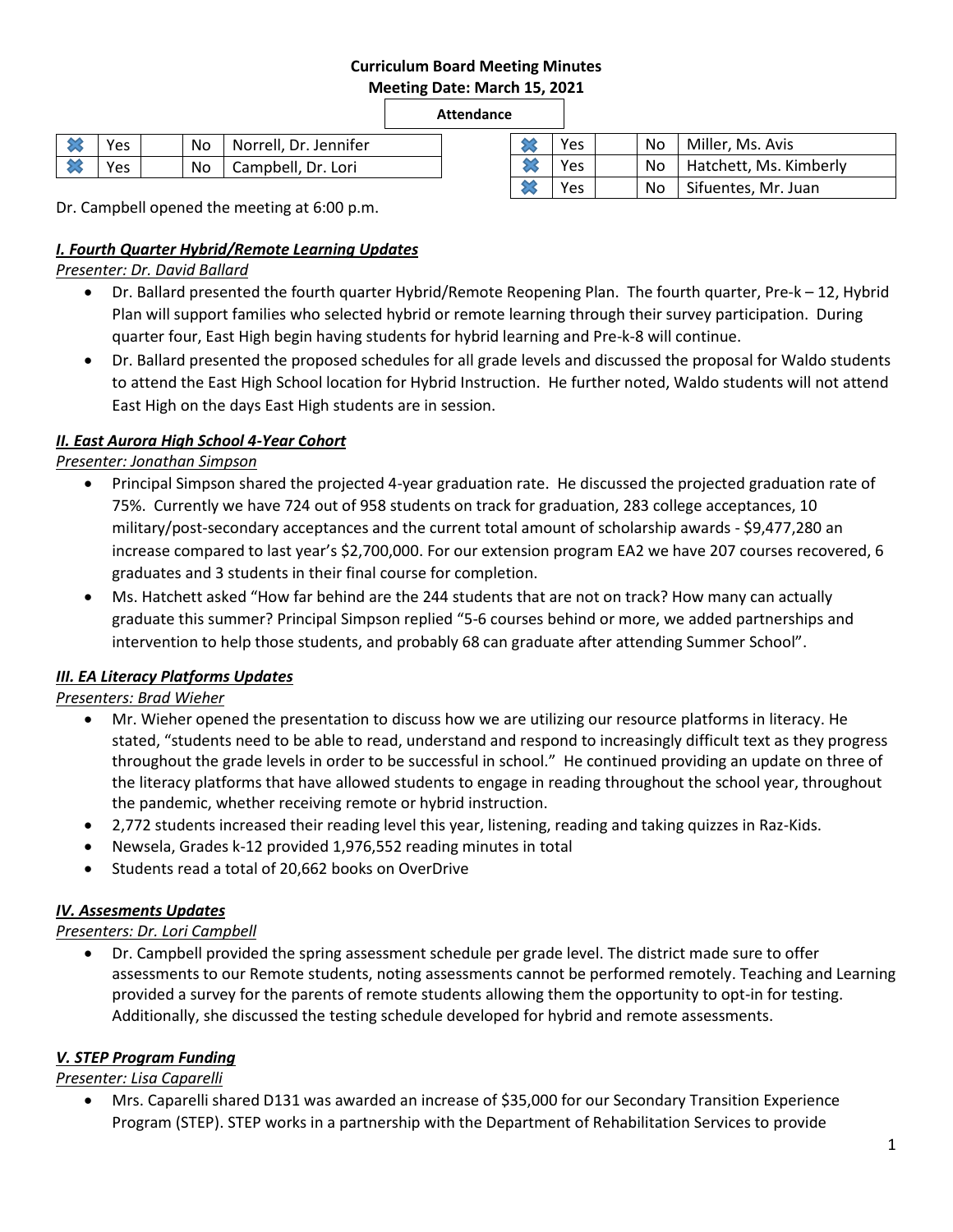foundational skills and job opportunities to students with significant disabilities, the outcome equates to \$4300 hundred dollars to the school district for student employment.

## *VI. County Day Overview*

## *Presenters: Dr. Lori Campbell*

 This year Kane County decided to have its school districts host professional learning for County Day. The district hosted numerous PD opportunities for staff. Dr. Campbell highlighted sessions that focused on social emotional and self-care support for staff. This was particularly important during this pandemic year. Dr. Campbell shared "We wanted to make sure our staff members felt safe and cared for to perform every day".

### *VII. Summer School FY21*

### *Presenters: Dr. Lori Campbell & Dr. Lisa Dallacqua*

- Dr. Dallacqua presented student enrollment projections for FY21 summer school. This year we are proposing to serve 5,000 students Prek-8. We will offer summer school to students who scored below the 50 percentile on the NWEA – MAP assessment.
- Dr. Dallacqua continued the presentation providing information about Elevate K-12, she added "The wonderful thing about Elevate and we've seen this as a district, is that it does produce results. We noticed last year when we used Elevate for our tiered interventions with math in the middle school, we had significant increases in map test scores based on the intervention". The proposal is to utilize elevate for all of our first through eighth grade instructional programing. We will offer sessions in both reading and mathematics with our teachers and include a social emotional learning component using a research-based program.
- Dr. Campbell presented the cost proposal breakdown based on the numbers of students we anticipate attending summer school.

### *VIII. Frontline Education*

### *Presenters: Dr. Lori Campbell*

- Dr. Campbell opened the presentation providing an overview of our current self-certification process for students attending hybrid learning. We have parents self-certifying their students daily. In reviewing the current process, we would like to consider a more efficient way to collect and house this data.
- Some features from the frontline health management application:
	- a. Identifies and tracks active covid-19 cases for both students and staff
	- b. Notifies the key personnel of the building of any newly documented cases very quickly
	- c. Performs contact tracing for students and school personnel
	- d. Manages quarantine isolation cases for students and staff to help ensure safe return to the population
	- e. Monitors compliance and adherence to policies
	- f. Integrates with our existing student information system, and it also allows for easy submission and monitoring of self-certification form.

## *IX. Disposal of Personal Property*

## *Presenters: Dr. Lori Campbell*

 Dr. Campbell read the resolution letter for disposal of personal property. This will go to the next Board of Education meeting as an action item.

## *X. Attendance and Enrollment*

## *Presenters: Dr. Lori Campbell*

 Dr. Campbell presented the district attendance report, currently we have an overall daily attendance of 93.26%. She also shared our enrollment data, we currently have 13,469 students enrolled.

*XI. Old Business-* None *XII. New Business-* None